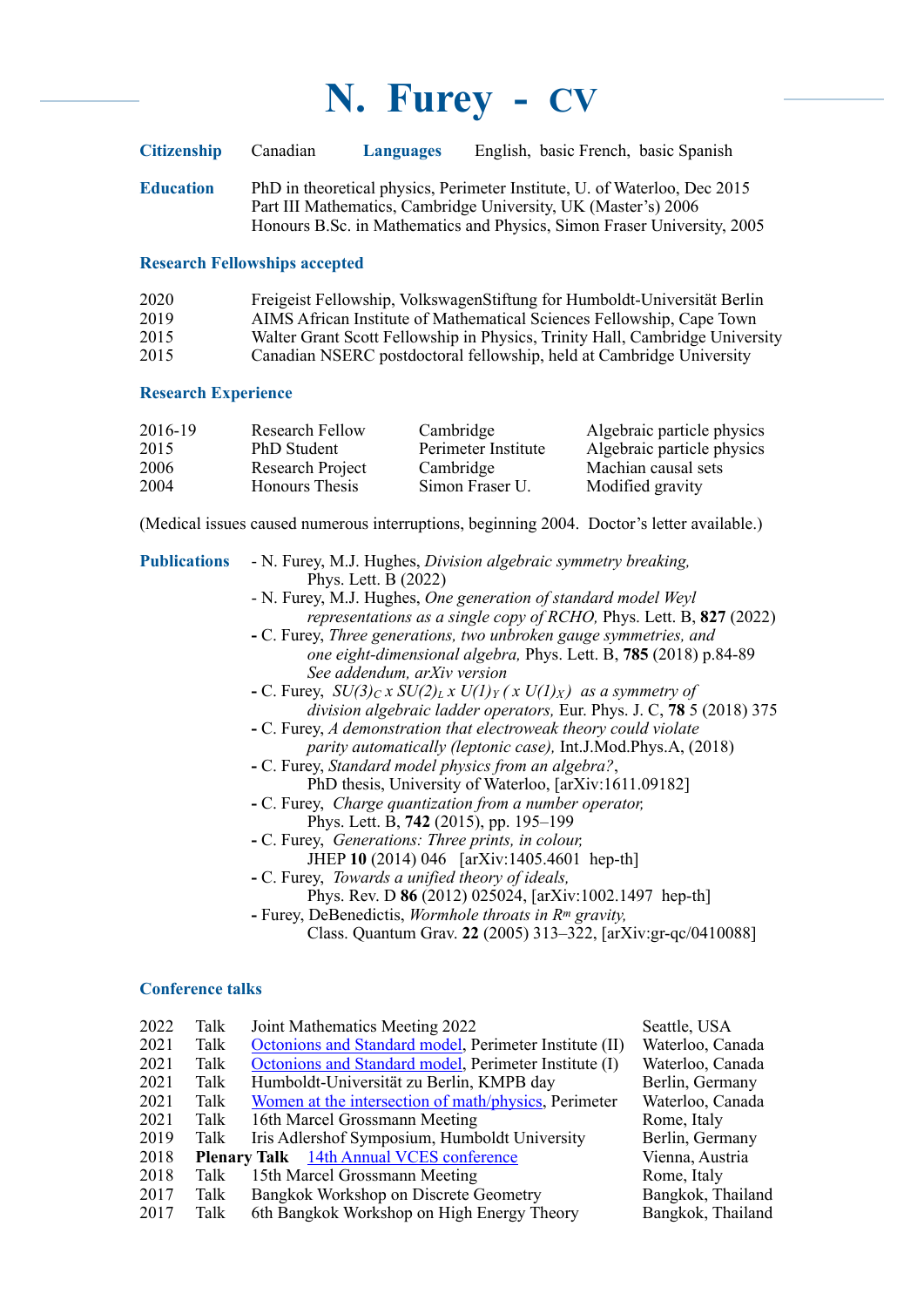| 2016 | Talk | 2016 Advances in Quantum Gravity conference        | Hawaii, USA       |
|------|------|----------------------------------------------------|-------------------|
| 2016 | Talk | Algebraic Geometry and Math-Physics Conference     | Tromso, Norway    |
| 2016 | Talk | 54th International School of Subnuclear Physics    | Erice, Italy      |
|      |      | (won the Giulio Racah Diploma)                     |                   |
| 2015 | Talk | 2015 Advances in Quantum Gravity conference        | Los Angeles, USA  |
| 2014 | Talk | 10th International Conference on Clifford Algebras |                   |
|      |      | and their Applications in Mathematical Physics     | Tartu, Estonia    |
|      |      | (won best talk award)                              |                   |
| 2014 | Talk | Frontiers of Fundamental Physics Conference        | Marseille, France |
| 2014 | Talk | 52nd International School of Subnuclear Physics    | Erice, Italy      |
|      |      | (won the Eugene P. Wigner Diploma)                 |                   |
| 2014 | Talk | Theory Canada 9 Conference                         | Waterloo, Canada  |
| 2007 | Talk | Current challenges for causal set quantum gravity  | Waterloo, Canada  |
| 2007 | Talk | Graduate Student Conference, Perimeter Inst.       | Waterloo, Canada  |
| 2003 | Talk | 40th Western Regional Nuclear and Particle         |                   |
|      |      | Physics Conference, this trip was the prize for    |                   |
|      |      | winning the TRIUMF competition, below.             | Lk Louise, Canada |
| 2002 | Talk | <b>TRIUMF Annual Research Student Competition</b>  | Vancouver, Canada |
|      |      | (won the competition)                              |                   |
|      |      |                                                    |                   |

## **Selected seminars**

| 2022 | Talk | Prof. Denjoe O'Connor's group, <b>DIAS</b>             | Dublin, Ireland    |
|------|------|--------------------------------------------------------|--------------------|
| 2021 | Talk | Prof. José Figueroa-O'Farrill's group, U of Edinburgh  | Edinburgh, UK      |
| 2020 | Talk | Prof. Jan Plefka's group, Humboldt-Universität         | Berlin, Germany    |
| 2020 | Talk | Nikhef National Institute for Subatomic Physics        | Amsterdam, NL      |
| 2020 | Talk | Prof. A.S. Tahvildar-Zadeh's group, Rutgers University | New Brunswick, US  |
| 2019 | Talk | Prof. Dirk Kreimer's group, Humboldt-Universität       | Berlin, Germany    |
| 2019 | Talk | Prof. K-H Rehren's group, University of Göttingen      | Göttingen, Germany |
| 2019 | Talk | Prof. Dieter Lüst's group, LMU                         | Munich, Germany    |
| 2018 | Talk | Perimeter Institute for Theoretical Physics            | Waterloo, Canada   |
| 2018 | Talk | Prof. S. Majid's group, Queen Mary University          | London, UK         |
| 2017 | Talk | Prof B. Coecke's group, Oxford University              | Oxford, UK         |
| 2017 | Talk | Quantum fields and strings group, DAMTP                | Cambridge, UK      |
| 2017 | Talk | Prof. M. Sakamoto's group, Kobe University             | Kobe, Japan        |
| 2017 | Talk | Prof. N. Maekawa's group, Nagoya University            | Nagoya, Japan      |
| 2017 | Talk | Prof. K. Yoshida's group, Kyoto University             | Kyoto, Japan       |
| 2017 | Talk | Center for Theoretical Physics of the Universe, IBS    | Daejeon, S. Korea  |
| 2017 | Talk | Prof. H.L. Yu's group, Academia Sinica                 | Taipei, Taiwan     |
| 2017 | Talk | National Tsing Hua University                          | Hsinchu, Taiwan    |
| 2017 | Talk | Prof M.C. Tan's group, National U. of Singapore        | Singapore          |
| 2016 | Talk | Prof. A. Lasenby's group, Cavendish Laboratory         | Cambridge, UK      |
| 2016 | Talk | Prof. Ed Copeland's group, University of Nottingham    | Nottingham, UK     |
| 2016 | Talk | Mathematical physics group, DAMTP                      | Cambridge, UK      |
| 2016 | Talk | Particle Theory group, University of Sussex            | Brighton, UK       |
| 2015 | Talk | Prof. John Barrett's group, University of Nottingham   | Nottingham, UK     |
| 2014 | Talk | Prof. Pierre Ramond's group, University of Florida     | Florida, USA       |
| 2014 | Talk | Prof. Jorge Pullin's group, Louisiana State University | Louisiana, USA     |
| 2014 | Talk | Centre de Physique Theorique                           | Marseille, France  |
| 2014 | Talk | Quantum gravity research group, Perimeter Inst.        | Waterloo, Canada   |
| 2014 | Talk | Dept Mathematics, University of Waterloo (x2)          | Waterloo, Canada   |
| 2014 | Talk | Dept Physics, University of Waterloo (x2)              | Waterloo, Canada   |
| 2013 | Talk | For department of theoretical physics INFN             | Naples, Italy      |
|      |      |                                                        |                    |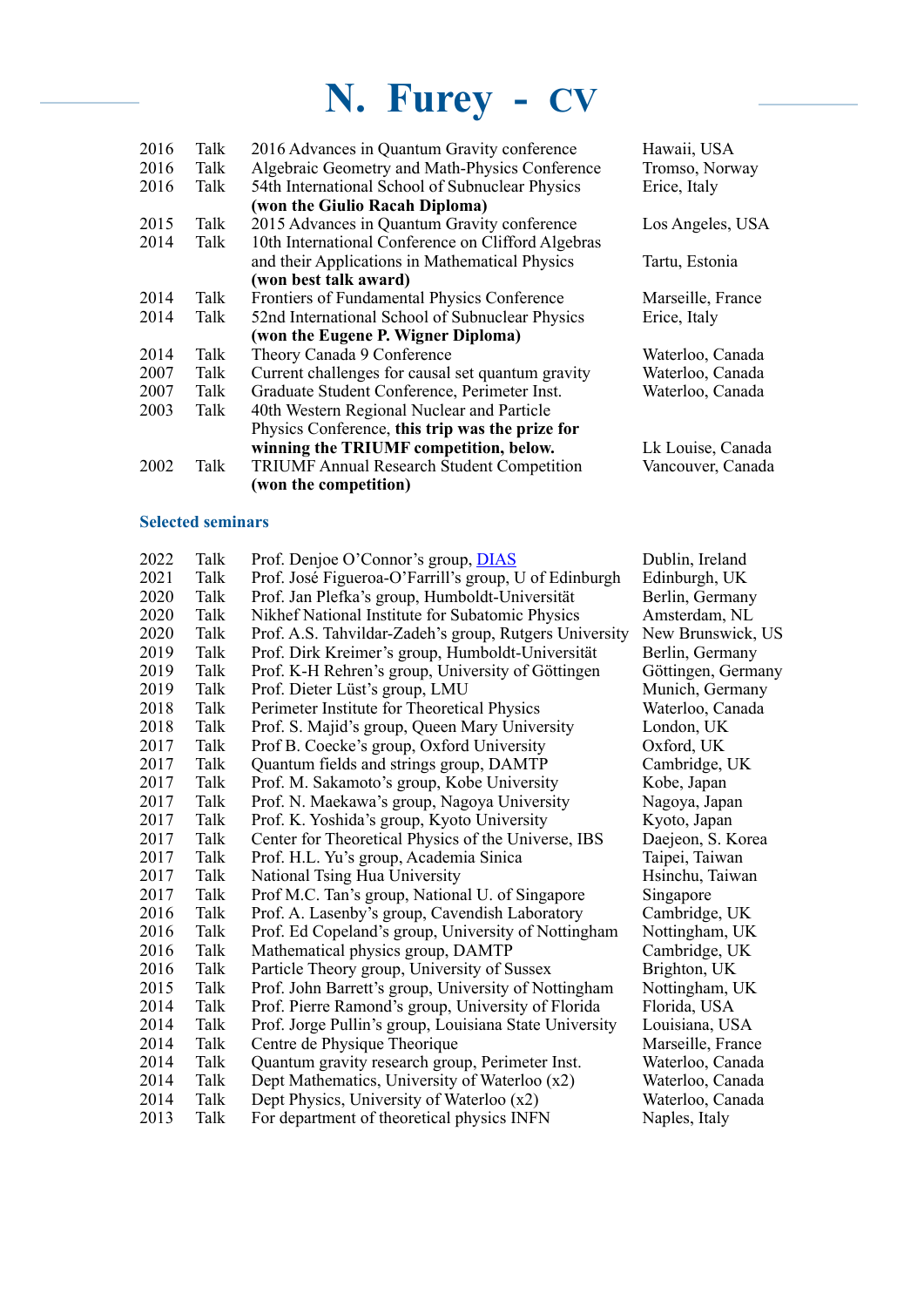### **Colloquia**

| 2019 Colloquium    | Dept Physics, University of British Columbia | Vancouver, Canada |
|--------------------|----------------------------------------------|-------------------|
| 2019<br>Colloquium | Dept Physics, Simon Fraser University        | Vancouver, Canada |
| Colloauium         | Department of Mathematics, Rutgers           | New Brunswick, US |
| <b>Colloguium</b>  | School of Mathematics, Trinity College       | Dublin, Ireland   |
|                    |                                              |                   |

#### **International online seminar series (creator)**

2021-2022 [Algebra, Particles, and Quantum Theory](https://www.furey.space/)

**Speakers** Lucien Hardy (Perimeter Institute) Anna Pachol (Queen Mary) A. Shadi Tahvildar-Zadeh (Rutgers) Howard Barnum A. Shadi Tahvildar-Zadeh (Rutgers) Howard Barnum<br>Shahn Majid (Queen Mary) Peter Woit (Columbia) Shahn Majid (Queen Mary)<br>
Andreas Trautner (Max Planck) Jorge Zanelli (CECS) Andreas Trautner (Max Planck) Jorge Zanelli (CECS)<br>Corinne Manogue (Oregon State) Tevian Dray (Oregon State) Corinne Manogue (Oregon State) Tevian Dray (Oregon State)<br>Markus Müller (IQOQI) Sean Carroll (Caltech) Markus Müller (IQOQI)

**Quanta article:** [The Peculiar Math that could Underlie the Laws of Nature](https://www.quantamagazine.org/the-octonion-math-that-could-underpin-physics-20180720/)**,** by N. Wolchover **Second most-read article in Quanta Magazine for that year**

- **Wired article:** 10 Women in Science and Tech who should be [Household](https://www.wired.com/story/10-women-science-tech-household-names/) Names, by E. **Dreyfuss**
- **Video series:** [Division algebras and the standard model](https://www.youtube.com/channel/UCvsmxUuD5ZdOGittaeosXMA) Channel now at  $> 8,000$  subscribers

| <b>Students</b> | 2022                                                                    | Talk                                                              | Women in Physics series, Humboldt-Universität zu Berlin               |  |
|-----------------|-------------------------------------------------------------------------|-------------------------------------------------------------------|-----------------------------------------------------------------------|--|
|                 | 2021                                                                    |                                                                   | Mentor, Perimeter Institute, Women in mathematical physics            |  |
|                 | 2020                                                                    | Mentor for several AIMS graduate students, South Africa (ongoing) |                                                                       |  |
|                 |                                                                         |                                                                   | proofreading of CVs and emails, mock interviews, moral support        |  |
|                 | 2019                                                                    |                                                                   | Panel Speaker, <b>AIMS Women in Science</b> , Cape Town, South Africa |  |
|                 | 2019                                                                    |                                                                   | Lecture for AIMS students, Cape Town, South Africa                    |  |
|                 | 2019                                                                    |                                                                   | Supervised research project for Part III grad student, Cambridge      |  |
|                 | 2019                                                                    | Talk for Women in Maths, Murray Edwards College, Cambridge        |                                                                       |  |
|                 | 2019                                                                    | Lecture for TRIUMF physics students, UBC, Vancouver, Canada       |                                                                       |  |
|                 | 2018                                                                    | Informally mentoring a small number of graduate students          |                                                                       |  |
|                 | 2017                                                                    |                                                                   | Panel Speaker Trinity Hall Women in Science, Cambridge                |  |
|                 | 2017                                                                    |                                                                   | Trinity Hall Outreach: for students in less advantaged districts      |  |
|                 | 2016                                                                    |                                                                   | Interviewed students for entrance into the Math Tripos, Cambridge     |  |
|                 | 2016                                                                    | Talk                                                              | Natural Sciences Society, Trinity Hall, Cambridge                     |  |
|                 | 2016                                                                    | Talk                                                              | Natural sciences first-years Trinity Hall, Cambridge                  |  |
| <b>Outreach</b> | 2022                                                                    | Essay                                                             | <b>Assoc. of Women Mathematicians, Interviewee of B. Cannon</b>       |  |
|                 | 2019                                                                    | Film                                                              | Consulting for educational video on division algebras, Seeker         |  |
|                 | 2019                                                                    |                                                                   | Podcast Quanta Magazine, Octonions and particle physics               |  |
|                 | 2017                                                                    | Talk                                                              | British Science Association, SciBar public talk, Cambridge            |  |
| Leadership      |                                                                         |                                                                   | Referee for Journal of Mathematical Physics (JMP)                     |  |
| / Community     | Referee for <i>Nuclear Physics B</i>                                    |                                                                   |                                                                       |  |
|                 | Referee for <i>Physics Letters B</i>                                    |                                                                   |                                                                       |  |
|                 | Referee for European Physical Journal C                                 |                                                                   |                                                                       |  |
|                 | Referee for Int. J. Mod. Phys. A                                        |                                                                   |                                                                       |  |
|                 | Referee for Advances in Applied Clifford Algebras, Springer             |                                                                   |                                                                       |  |
|                 | Referee for Commentationes Mathematicae Universitatis Carolinae, Prague |                                                                   |                                                                       |  |
|                 | 2018 (Offered) Guest Editor in Chief, Adv. in Applied Clifford Algebras |                                                                   |                                                                       |  |
|                 |                                                                         |                                                                   | 2016-9 Member of governing body, Trinity Hall Cambridge               |  |